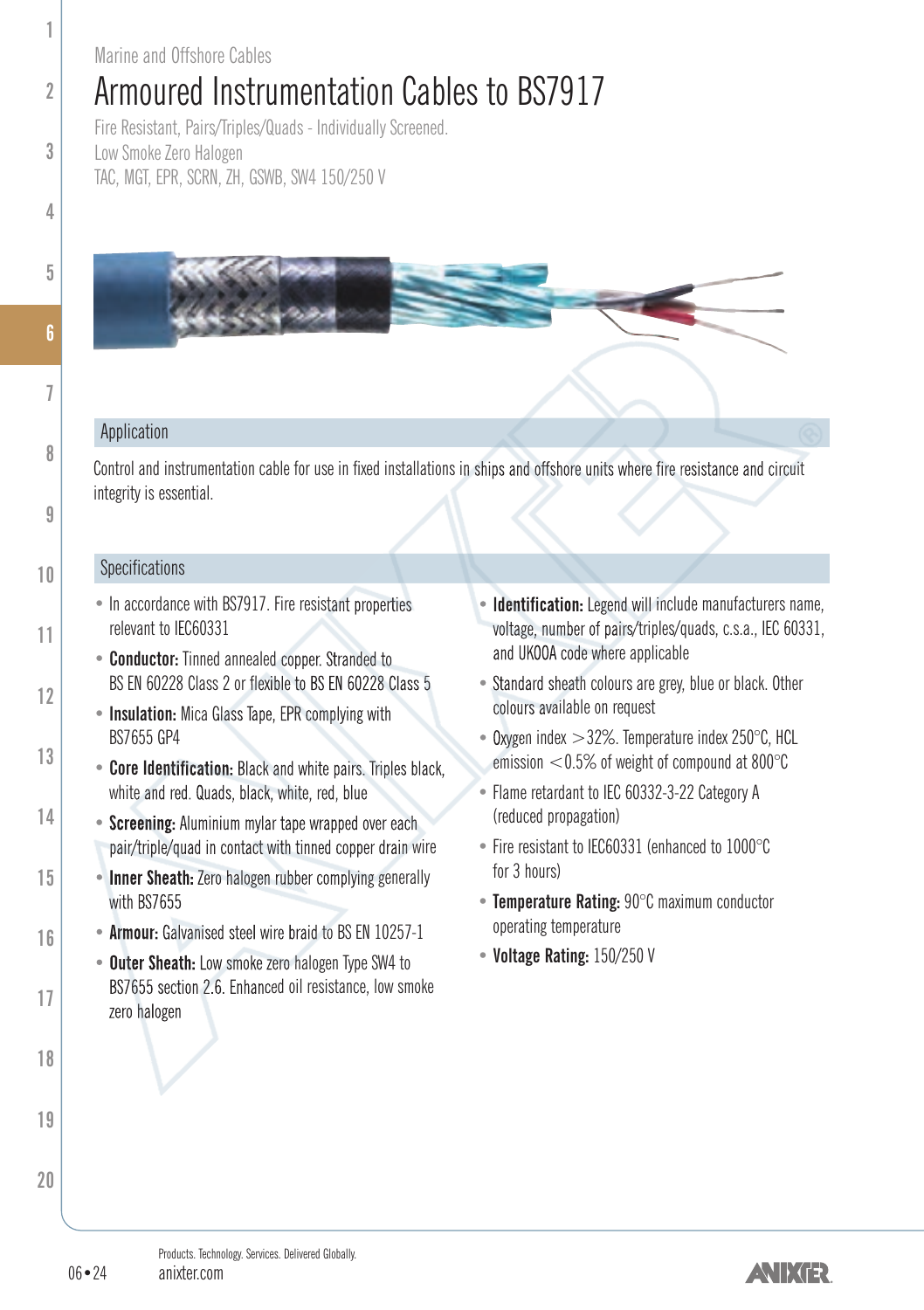Marine and Offshore Cables

**1**

**2**

**3**

**4**

**5**

**6**

**7**

**8**

**9**

**10**

**11**

**12**

**13**

**14**

**15**

**16**

**17**

**18**

**19**

**20**

## Armoured Instrumentation Cables to BS7917

Fire Resistant, Pairs/Triples/Quads - Individually Screened.

Low Smoke Zero Halogen TAC, MGT, EPR, SCRN, ZH, GSWB, SW4 150/250 V

| <b>Anixter Number</b> | <b>UKOOA</b> | Nominal         | <b>Nominal</b> | Number of               | Diameter Over<br><b>Inner Sheath</b> |            | Min<br><b>Max</b> |            | Approx<br>Weight | <b>Anixter No</b>  | Anixter           |
|-----------------------|--------------|-----------------|----------------|-------------------------|--------------------------------------|------------|-------------------|------------|------------------|--------------------|-------------------|
|                       | Code         | Cond            | Cond           | Pairs/                  |                                      |            |                   | 0/D<br>0/D |                  | Prysmian           | <b>Number</b>     |
|                       |              | Area            | Stranding      | <b>Triples</b><br>Quads | Min                                  | <b>Max</b> |                   |            |                  | E1XF               | <b>Hawke</b>      |
| <b>Pairs</b>          |              | mm <sup>2</sup> | $\#/\text{mm}$ |                         | mm                                   | mm         | mm                | mm         | kg/km            | Gland<br>E1BP-E1XF | Gland<br>E1DZ-UNI |
| BS7917-3P-0007-I-6    | GMH00        | 0.75            | 24/0.2         | 3PR                     | 14.0                                 | 16.0       | 18.1              | 20.5       | 584              | $-25$              | $-25$             |
|                       | GPH00        | 0.75            | 24/0.2         | 3PR                     | 14.0                                 |            | 18.1              | 20.5       |                  | $-25$              | $-25$             |
| BS7917-3P-0007-I-9    |              |                 |                |                         |                                      | 16.0       |                   |            | 584              |                    |                   |
| BS7917-7P-0007-I-6    | GMJ00        | 0.75            | 24/0.2         | 7PR                     | 19.0                                 | 21.1       | 23.5              | 26.4       | 982              | $-32$              | $-32$<br>$-32$    |
| BS7917-7P-0007-I-9    | GPJ00        | 0.75            | 24/0.2         | 7PR                     | 19.0                                 | 21.1       | 23.5              | 26.4       | 982              | $-32$              |                   |
| BS7917-12P-0007-I-6   | GMK00        | 0.75            | 24/0.2         | 12PR                    | 23.8                                 | 26.4       | 28.7              | 31.9       | 1504             | $-32$              | $-32$             |
| BS7917-12P-0007-I-9   | GPK00        | 0.75            | 24/0.2         | 12PR                    | 23.8                                 | 26.4       | 28.7              | 31.9       | 1504             | $-32$              | $-32$             |
|                       |              |                 |                |                         |                                      |            |                   |            |                  |                    |                   |
| BS7917-1P-0010-I-6    | GMF01        | 1.0             | 32/0.2         | 1PR                     | 7.9                                  | 9.2        | 11.6              | 13.5       | 286              | $-20S$             | $-20S$            |
| BS7917-1P-0010-I-9    | GPF01        | 1.0             | 32/0.2         | 1PR                     | 7.9                                  | 9.2        | 11.6              | 13.5       | 286              | $-20S$             | $-20S$            |
|                       |              |                 |                |                         |                                      |            |                   |            |                  |                    |                   |
| BS7917-1P-0015-I##    | N/A          | 1.5             | 7/0.53         | 1PR                     | 9.6                                  | 10.8       | 13.6              | 15.2       | 320              | $-20S$             | $-20S$            |
| BS7917-2P-0015-I##    | N/A          | 1.5             | 7/0.53         | 2PR                     | 14.9                                 | 16.5       | 19.3              | 21.5       | 602              | $-25$              | $-25$             |
| BS7917-3P-0015-I##    | N/A          | 1.5             | 7/0.53         | 3PR                     | 15.9                                 | 17.5       | 20.4              | 22.8       | 732              | $-25$              | $-25$             |
| BS7917-5P-0015-I##    | N/A          | 1.5             | 7/0.53         | 5PR                     | 19.5                                 | 21.4       | 24.2              | 26.7       | 1031             | $-32$              | $-25$             |
| BS7917-7P-0015-I##    | N/A          | 1.5             | 7/0.53         | 7PR                     | 21.5                                 | 23.6       | 26.5              | 29.1       | 1242             | $-32$              | $-32$             |
| BS7917-10P-0015-I##   | N/A          | 1.5             | 7/0.53         | 10PR                    | 27.4                                 | 29.6       | 33.6              | 36.7       | 1877             | $-40$              | $-40$             |
| BS7917-12P-0015-I##   | N/A          | 1.5             | 7/0.53         | 12PR                    | 28.6                                 | 30.8       | 34.8              | 37.9       | 2039             | $-40$              | $-40$             |
| BS7917-20P-0015-I##   | N/A          | 1.5             | 7/0.53         | 20PR                    | 36.1                                 | 38.4       | 42.9              | 46.7       | 3232             | $-50$              | $-50$             |
|                       |              |                 |                |                         |                                      |            |                   |            |                  |                    |                   |
| <b>Triples</b>        |              |                 |                |                         |                                      |            |                   |            |                  |                    |                   |
| BS7917-3T-0007-I-6    | GMS00        | 0.75            | 24/0.2         | 3TR                     | 15.0                                 | 17.0       | 19.2              | 21.6       | 783              | $-25$              | $-25$             |
| BS7917-3T-0007-I-9    | GPS00        | 0.75            | 24/0.2         | 3TR                     | 15.0                                 | 17.0       | 19.2              | 21.6       | 783              | $-25$              | $-25$             |
| BS7917-7T-0007-I-6    | GMT00        | 0.75            | 24/0.2         | 7TR                     | 19.9                                 | 22.3       | 24.4              | 27.4       | 1329             | $-32$              | $-32$             |
| BS7917-7T-0007-I-9    | GPT00        | 0.75            | 24/0.2         | 7TR                     | 19.9                                 | 22.3       | 24.4              | 27.4       | 1329             | $-32$              | $-32$             |
| BS7917-12T-0007-I-6   | GMU00        | 0.75            | 24/0.2         | 12TR                    | 26.9                                 | 29.7       | 32.0              | 35.8       | 2258             | $-50S$             | $-50$             |
| BS7917-12T-0007-I-9   | GPU00        | 0.75            | 24/0.2         | 12TR                    | 26.9                                 | 29.7       | 32.0              | 35.8       | 2258             | $-50S$             | $-50$             |
|                       |              |                 |                |                         |                                      |            |                   |            |                  |                    |                   |
| BS7917-1T-0010-I-6    | GMR01        | 1.0             | 32/0.2         | 1TR                     | 8.9                                  | 10.2       | 12.6              | 14.5       | 305              | $-20S$             | $-20S$            |
| BS7917-1T-0010-I-9    | GPR01        | 1.0             | 32/0.2         | 1TR                     | 8.9                                  | 10.2       | 12.6              | 14.5       | 305              | $-20S$             | $-20S$            |
|                       |              |                 |                |                         |                                      |            |                   |            |                  |                    |                   |
| BS7917-1T-0015-I##    | N/A          | 1.5             | 7/0.53         | 1TR                     | 10.1                                 | 11.4       | 14.2              | 15.8       | 336              | $-20$              | $-20$             |
|                       |              |                 |                |                         |                                      |            |                   |            |                  |                    |                   |
| Quads                 |              |                 |                |                         |                                      |            |                   |            |                  |                    |                   |
| BS7917-1Q-0007-I-6    | GMX00        | 0.75            | 24/0.2         | 1QD                     | 8.6                                  | 10.4       | 12.4              | 14.3       | 305              | $-20S$             | $-20S$            |
| BS7917-10-0007-I-9    | GPX00        | 0.75            | 24/0.2         | 10 <sub>D</sub>         | 8.6                                  | 10.4       | 12.4              | 14.3       | 305              | $-20S$             | $-20S$            |
| BS7917-1Q-0010-I-6    | GMX01        | 1.0             | 32/0.2         | 1QD                     | 9.6                                  | 11.4       | 13.3              | 15.3       | 332              | $-20S$             | $-20S$            |
| BS7917-10-0010-I-9    | GPX01        | 1.0             | 32/0.2         | 1QD                     | 9.6                                  | 11.4       | 13.3              | 15.3       | 332              | $-20S$             | $-20S$            |
| BS7917-1Q-0015-I-6    | N/A          | 1.5             | 7/0.53         | <b>1QD</b>              | 10.8                                 | 12.0       | 14.7              | 16.3       | 600              | $-20S$             | $-20S$            |
| BS7917-1Q-0015-I-9    | N/A          | 1.5             | 7/0.53         | 10D                     | 10.8                                 | 12.0       | 14.7              | 16.3       | 600              | $-20S$             | $-20S$            |
|                       |              |                 |                |                         |                                      |            |                   |            |                  |                    |                   |

 $#$  For black outer sheath insert suffix -2, for blue outer sheath insert suffix -6, for grey outer sheath insert suffix -9. For further technical information please refer to page 6:33.

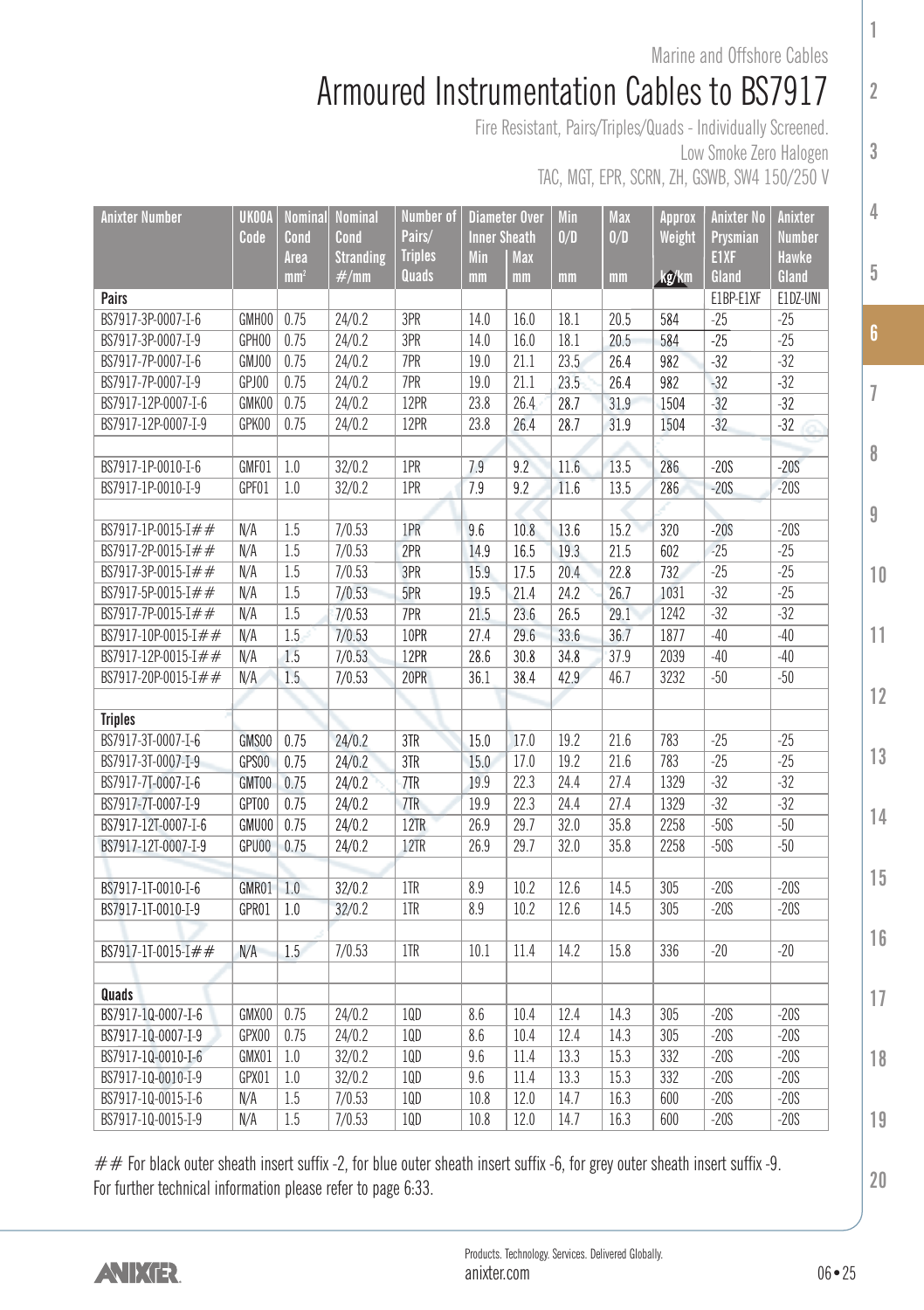**1**

**2**

**3**

**4**

**5**

**6**

**7**

**8**

**9**

**10**

**11**

**12**

**13**

**14**

# Technical Information

150/250 V EPR and MICA/EPR Insulated Cables to BS6883/BS7917 Armoured and Non-Armoured

#### **CABLE TYPES:**

EPR insulated 150/250 V instrumentation cable. MICA/EPR insulated 150/250 V instrumentation cable.

### ELECTRICAL CHARACTERISTICS

| <b>Electrical Characteristic</b>                                                                 | <b>Unit</b> | Cable                                                                                  |       |       |                                                                                              |       |       |  |
|--------------------------------------------------------------------------------------------------|-------------|----------------------------------------------------------------------------------------|-------|-------|----------------------------------------------------------------------------------------------|-------|-------|--|
|                                                                                                  |             | <b>Flame Retardant</b><br><b>EPR Insulated</b><br>Conductor Size<br>(mm <sup>2</sup> ) |       |       | <b>Type Fire Resistant</b><br>MICA/EPR Insulated<br><b>Conductor Size</b><br>$\text{(mm}^2)$ |       |       |  |
|                                                                                                  |             | 0.75                                                                                   | 1.0   | 1.5   | 0.75                                                                                         | 1.0   | 1.5   |  |
| Maximum d.c. conductor resistance $\textcircled{2}$ 20 $\textcircled{c}$                         | ohms/km     | 25.3                                                                                   | 18.6  | 12.4  | 25.3                                                                                         | 18.6  | 12.4  |  |
| Maximum a.c. conductor resistance $\textcircled{a}$ 90°C                                         | ohms/km     | 32.3                                                                                   | 23.7  | 15.9  | 32.3                                                                                         | 23.7  | 15.9  |  |
| Maximum LOOP self-inductance (up to 1kHz)                                                        | mH/km       | 0.860                                                                                  | 0.819 | 0.778 | 0.912                                                                                        | 0.867 | 0.823 |  |
| Maximum L/R ratio                                                                                | $\mu$ H/ohm | 21.0                                                                                   | 27.0  | 38.0  | 22.0                                                                                         | 79.0  | 40.0  |  |
| Maximum mutual capacitance:                                                                      |             |                                                                                        |       |       |                                                                                              |       |       |  |
| Cables with collective screen only<br>(except one-pair, one triple & one quad)                   | pF/m        | 88                                                                                     | 96    | 105   | 80                                                                                           | 86    | 94    |  |
| One-pair collectively screened and all<br>cables with individually screened pairs                | pF/m        | 104                                                                                    | 115   | 128   | 93                                                                                           | 102   | 114   |  |
| One triple/quad collectively screened and all<br>cables with individually screened triples/quads | pF/m        | 92                                                                                     | 101   | 111   | 83                                                                                           | 91    | 100   |  |

Resistances for 0.75mm<sup>2</sup> (24/0.2mm) and 1.0mm<sup>2</sup> (32/0.2mm) Class 5 conductors will be as follows:

|                                                          | $0.75$ mm <sup>2</sup>   1.0mm <sup>2</sup> |              |
|----------------------------------------------------------|---------------------------------------------|--------------|
| Maximum d.c. conductor resistance $\oslash$ 20°C ohms/km | 27.2                                        | 1704         |
| Maximum a.c. conductor resistance $\omega$ 90°C ohms/km  | 34.7                                        | $\vert$ 26.0 |

**15 16**

- **17**
- **18**

**19**

**20**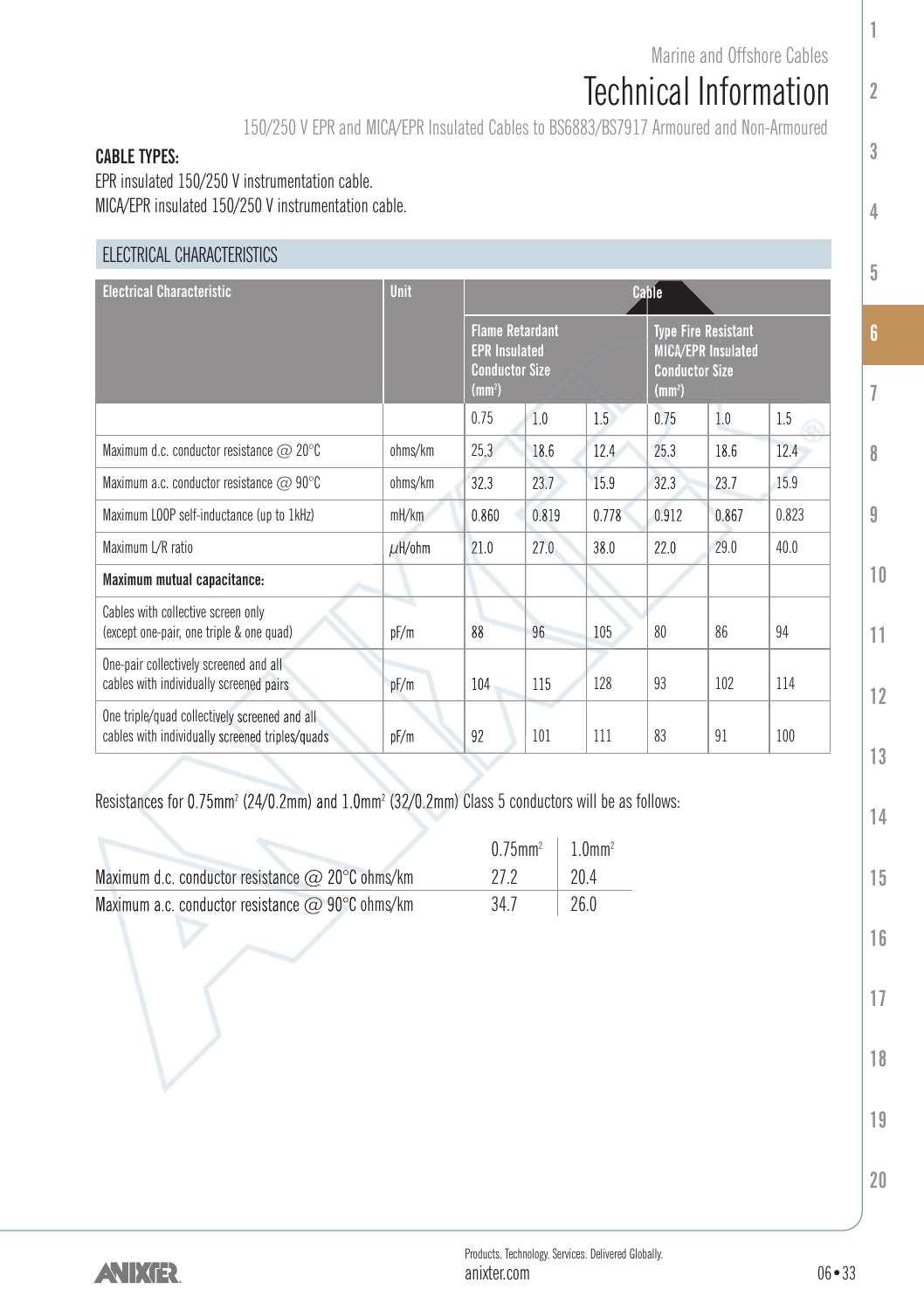### Installation Guide for Offshore Cables Marine and Offshore Cables

#### General Precautions

**1**

**2**

**3**

**4**

**5**

**7**

**8**

**9**

**10**

**11**

**12**

**13**

**14**

**15**

**16**

**17**

**18**

**19**

**20**

Cables described in this section should not be installed at temperatures below minus 15°C, nor in any situation where the cooling air temperature exceeds 75°C. The cables meet the IEE requirement concerning impervious sheathing for cables installed on decks, exposed to weather, in damp or wet situations, in machinery compartments and in general, where water condensation or harmful vapours (including oil vapour) may be present. The sheathing compounds will withstand normal handling, installation and service but in areas where mechanical stress is envisaged unarmoured cables should be fitted in pipes or conduit or trunking. Alternatively, armoured and sheathed cables should be used. Cables should be protected from avoidable risks of mechanical damage and routed away from heat sources such as boilers, hot pipes and resistors. Cable runs should be selected to avoid action from condensed moisture or drips. Cables should not be installed across expansion joints, but where this is unavoidable a proportioned loop of cable should be arranged, suitably supported and having an internal radius not less than twelve times its diameter. For services with duplicate supplies, the cables should

follow different paths and be separated as far apart as is reasonably practical. Cables and wiring for mains and emergency power, lighting, internal communications or signalling should be routed away from galleys, machinery spaces and other high fire-risk areas except when supplying equipment in those places. In situations offering considerable risk of mechanical damage, such as storage spaces, cables should be protected by steel casing, trunking or conduit if the structure or attached parts do not afford sufficient protection, even to armoured cables. Any metal casing so used should be sufficiently protected against corrosion. All cable supports and accessories should be robust and constructed from corrosion-resistant material, or suitably treated to resist corrosion. Metals or alloys with low melting points (e.g. aluminium) should not be used. Cables passing through watertight decks or bulkheads should be provided with deck-tubes, watertight glands, multi-transit assemblies, or fire-retardant packed boxes as appropriate to meet the requirements of the Authority approving the installation.